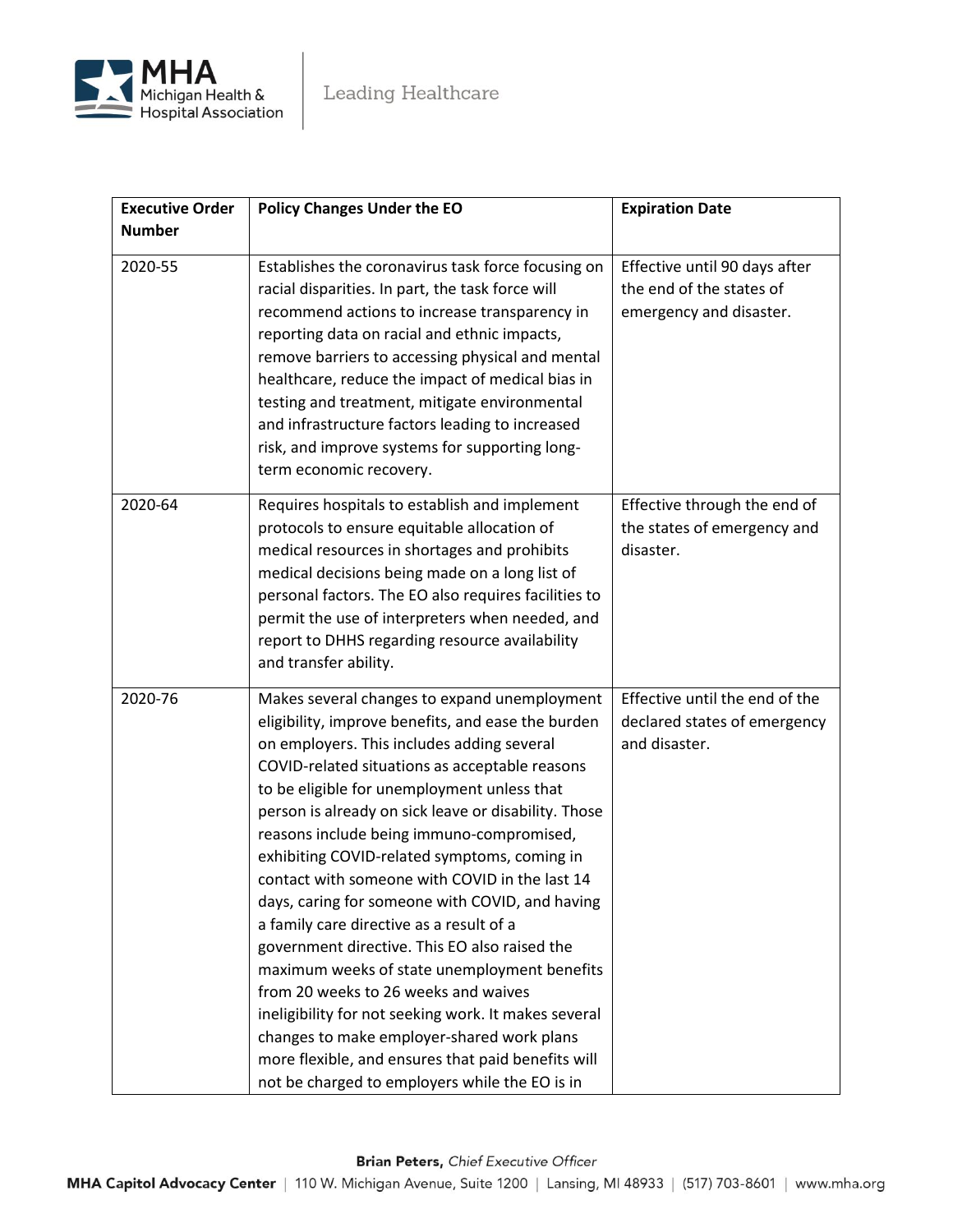|                                       | effect, so long as employers are not found to be                                                                                                                                                                                                                                                                                                                                                                                                                                                                                                                                                                                                                                                                                                                                                                                                                                                                                                                                                                                                                                                                                                                             |                                                                                                 |
|---------------------------------------|------------------------------------------------------------------------------------------------------------------------------------------------------------------------------------------------------------------------------------------------------------------------------------------------------------------------------------------------------------------------------------------------------------------------------------------------------------------------------------------------------------------------------------------------------------------------------------------------------------------------------------------------------------------------------------------------------------------------------------------------------------------------------------------------------------------------------------------------------------------------------------------------------------------------------------------------------------------------------------------------------------------------------------------------------------------------------------------------------------------------------------------------------------------------------|-------------------------------------------------------------------------------------------------|
|                                       | misclassifying workers.                                                                                                                                                                                                                                                                                                                                                                                                                                                                                                                                                                                                                                                                                                                                                                                                                                                                                                                                                                                                                                                                                                                                                      |                                                                                                 |
| 2020-104                              | Encourages further expansion of COVID-19<br>testing by allowing more providers to order tests<br>and loosening regulatory restrictions on<br>community testing sites. The EO directs DHHS to<br>ensure that any individual who meets at least<br>one of the COVID-19 testing prioritization criteria<br>set by the Chief Medical Executive receive a test<br>without any out-of-pocket cost. The EO allows<br>Physician's Assistants, APRN'S, LPN'S, RPN'S and<br>Pharmacists to establish and operate a COVID-19<br>testing service without an additional license,<br>though they must be authorized to order a<br>moderate or high complexity laboratory test. The<br>EO establishes the requirements for operating a<br>temporary COVID-19 testing service and allows<br>for unlicensed individuals to perform tasks at<br>testing site so long as they are supervised by<br>someone who is. Samples must be ultimately<br>tested by a CLIA certified or accepted facility. The<br>EO clarifies that the order is not intended to alter<br>any obligation of a health insurance company or<br>intended to supersede the medical judgement of<br>any health care provider. | Effective until the end of the<br>combined states of<br>emergency and disaster.                 |
| 2020-128<br>*Rescinds EO<br>2020-125* | Extends EO 2020-125 through the end of the<br>states of emergency and disaster. This EO<br>ensures that COVID-19 employees are eligible for<br>protections under the Workers' Disability<br>Compensation Act (WDCA). COVID-19 employees<br>include those that work in an ambulance<br>operations, county medical facilities, emergency<br>response services, a home for the aged, a<br>hospice, a hospital, or a nursing home. The<br>Michigan Department of Labor and Economic<br>Opportunity is authorized to issue orders and<br>directives to implement the EO.                                                                                                                                                                                                                                                                                                                                                                                                                                                                                                                                                                                                          | Effective through the end of<br>the declared states of<br>emergency and disaster.               |
| 2020-135                              | Establishes a COVID-19 nursing home<br>preparedness task force. The task force will<br>analyze data on COVID-19 in nursing facilities and<br>make recommendations to the governor on<br>improving data quality. According to the                                                                                                                                                                                                                                                                                                                                                                                                                                                                                                                                                                                                                                                                                                                                                                                                                                                                                                                                             | Effective no longer than 2<br>years, with a formal<br>recommendation due by<br>August 31, 2020. |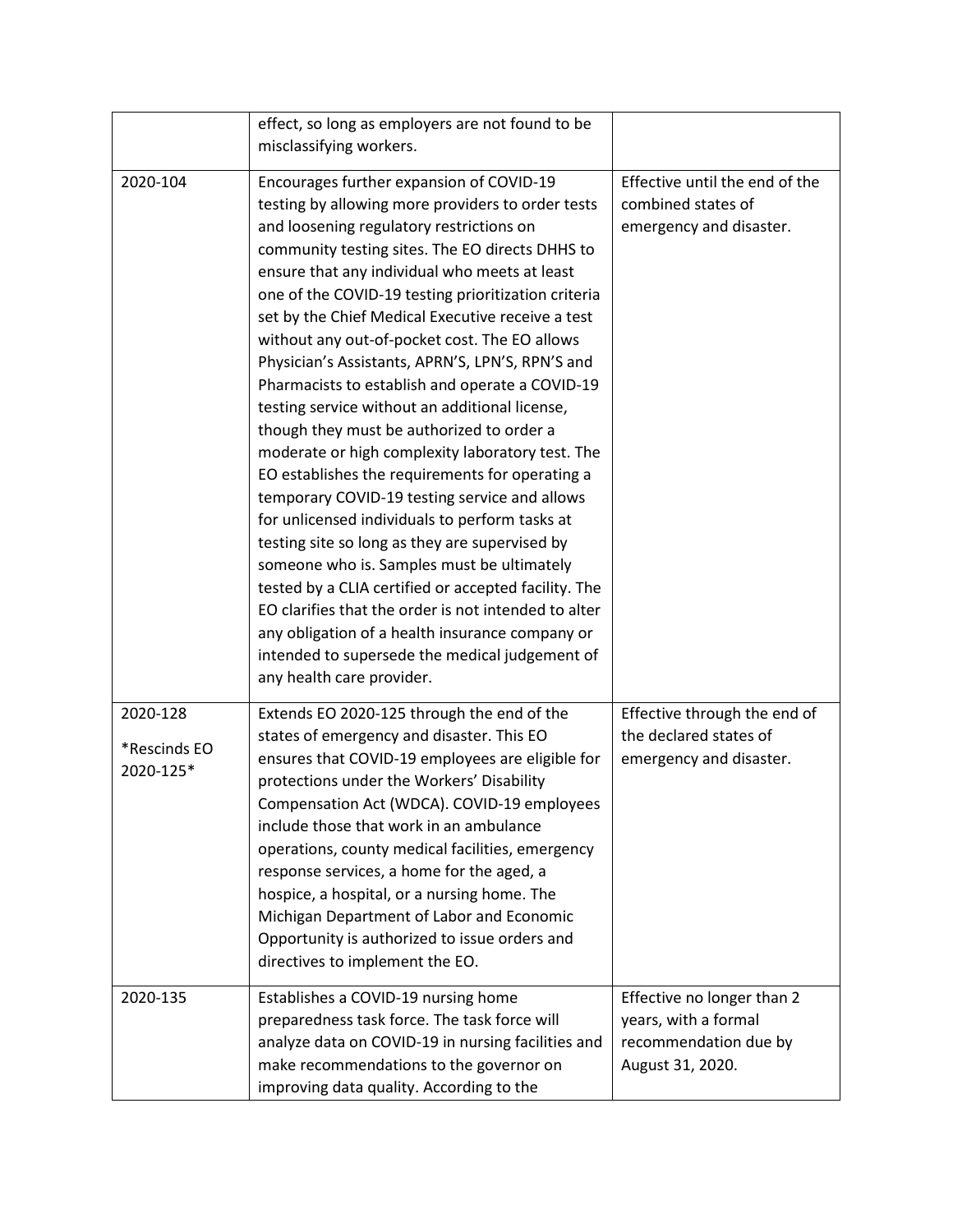|                                      | announcement, the task force must "produce a<br>recommendation to the governor for an action<br>plan on how to prepare nursing homes for any<br>future wave of COVID-19 cases" by Aug. 31. The<br>task force will include individuals from state<br>government, a representative of the Michigan<br>Long Term Care Ombudsman Program, bipartisan<br>representation from both houses of the<br>Legislature, and thirteen other members<br>appointed by the governor, including individuals<br>with a personal or professional interest in the<br>health, safety, and welfare of nursing home<br>residents and workers. DHHS will provide<br>assistance and personnel to staff the task force.                                                                                                                                                                                                         |                                                                                   |
|--------------------------------------|------------------------------------------------------------------------------------------------------------------------------------------------------------------------------------------------------------------------------------------------------------------------------------------------------------------------------------------------------------------------------------------------------------------------------------------------------------------------------------------------------------------------------------------------------------------------------------------------------------------------------------------------------------------------------------------------------------------------------------------------------------------------------------------------------------------------------------------------------------------------------------------------------|-----------------------------------------------------------------------------------|
| 2020-138<br>*Rescinds EO<br>2020-86* | Revises EO 2020-86 to reflect the changes to<br>state law achieved by HB's 5412 through 5416.<br>Those bills were signed into law by Governor<br>Whitmer on June 24, codifying significant<br>portions of 2020-86 that are no longer needed in<br>the EO. 2020-138 encourages the use of<br>telehealth and extends the remaining provisions<br>in 2020-86 through the end of the states of<br>emergency or disaster. This includes removing<br>the requirement for written consent for<br>telehealth treatment, removing the requirement<br>for an in-person examination before<br>administering medication (except for<br>methadone), and allowing for telehealth services<br>to be provided by a licensed provider from<br>another state. Members should note that all<br>providers must still abide by guidance issued by<br>SAMSHA, CMS, CDC, and the DEA when providing<br>telehealth services. | Effective through the end of<br>the declared states of<br>emergency and disaster. |
| 2020-150<br>*Rescinds EO<br>2020-61* | Rescinds and amends EO 2020-61, which<br>provided for temporary relief from restrictions<br>and requirements related to the practice of<br>various health professionals. EO 2020-150<br>provides narrower relief than previous versions.<br>This EO will continue to suspend continuing<br>education requirements but only temporarily<br>suspends exams for licensure, certification or<br>registration if the exam has been canceled during<br>the state of emergency. Fingerprinting                                                                                                                                                                                                                                                                                                                                                                                                              | Effective through the end of<br>the declared states of<br>emergency and disaster. |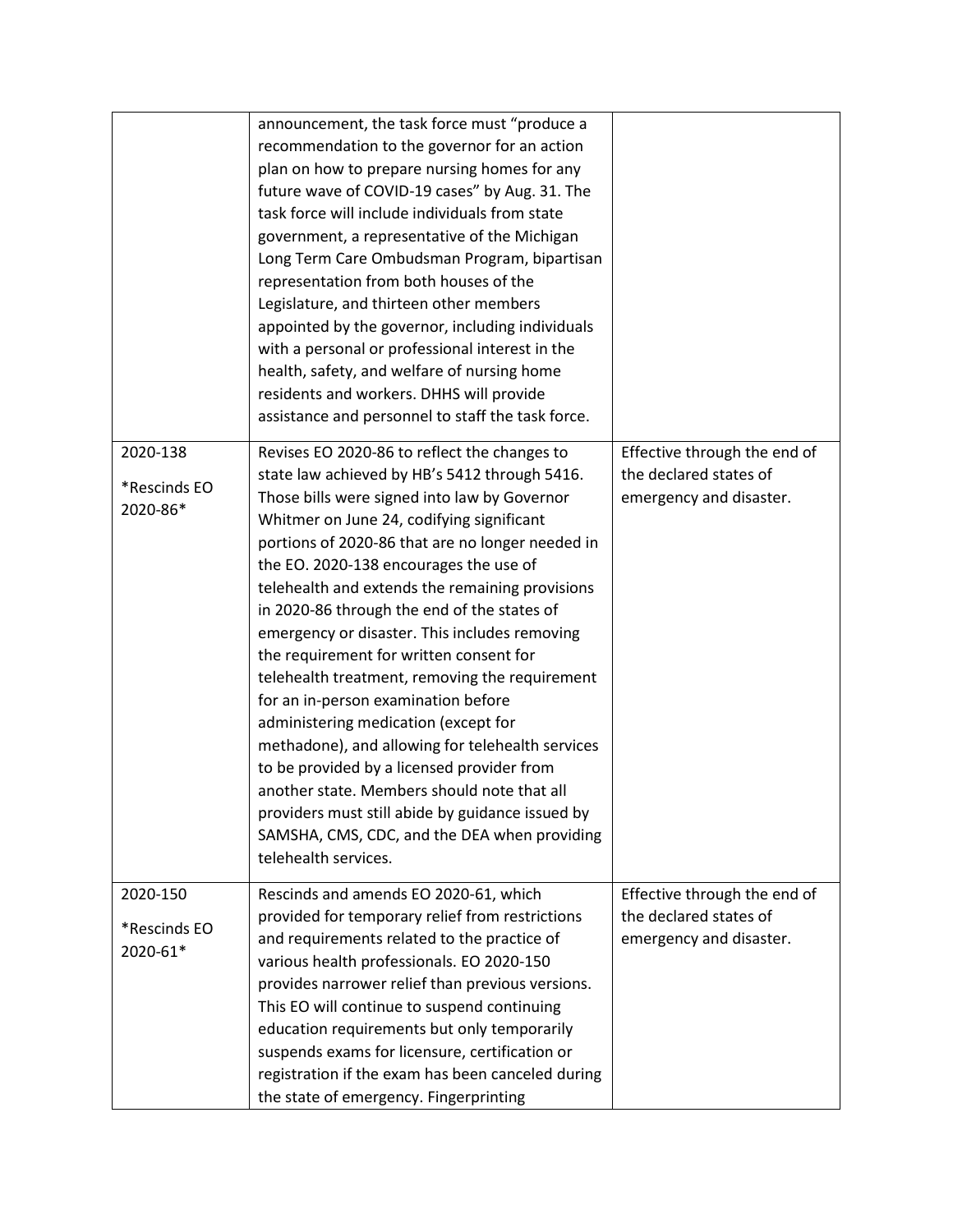|                                       | requirements are only suspended if LARA<br>determines that locations to have fingerprints<br>taken are substantially unavailable on account of<br>closures. Professional certifications of individuals<br>in life support and first aid services will remain in<br>effect through the end of the pandemic, and any<br>deadlines for emergency service<br>telecommunicators are suspended until 60 days<br>after the end of the state of emergency. This<br>order remains in effect until the end of the<br>declared state of emergency.                                                                                                                                                                                                                                                                                                                                                                                                                           |                                                                        |
|---------------------------------------|-------------------------------------------------------------------------------------------------------------------------------------------------------------------------------------------------------------------------------------------------------------------------------------------------------------------------------------------------------------------------------------------------------------------------------------------------------------------------------------------------------------------------------------------------------------------------------------------------------------------------------------------------------------------------------------------------------------------------------------------------------------------------------------------------------------------------------------------------------------------------------------------------------------------------------------------------------------------|------------------------------------------------------------------------|
| 2020-152<br>*Rescinds EO<br>2020-124* | Rescinds and amends EO 2020-124, which<br>provided pharmacies with temporary relief from<br>regulatory restrictions. EO 2020-152 provides<br>much more limited relief, only extending those<br>provisions that relate to the training of student<br>pharmacists. 2020-152 allows pharmacists to<br>supervise pharmacy technicians remotely<br>through real-time audio/visual feed, though<br>pharmacy techs may not perform compounding.<br>This order will remain in effect through the end<br>of the declared states of emergency and disaster.                                                                                                                                                                                                                                                                                                                                                                                                                 | Effective through the<br>declared states of emergency<br>and disaster. |
| 2020-153<br>*Rescinds EO<br>2020-147* | Rescinds and amends EO 2020-147 which<br>requires individuals to wear a mask when in any<br>indoor public space, outdoors and unable to<br>socially distance, or when waiting for or riding on<br>public transportation. 2020-153 now also clarifies<br>that wearing a mask at a polling place is not<br>required and that public safety officers must<br>wear a face covering unless doing so would<br>seriously interfere in job performance. 2020-153<br>also clarifies that businesses may not assume<br>that an unmasked customer cannot medically<br>tolerate a face covering, but may accept a verbal<br>statement to that effect. The EO provides<br>multiple exemptions. A mask is not required for<br>children under 5, for those medically unable to<br>wear one, or for those receiving or performing a<br>service in which they cannot reasonably wear<br>one. Businesses are required to deny entry or<br>service to individuals who do not meet an | Effective through the<br>declared states of emergency<br>and disaster. |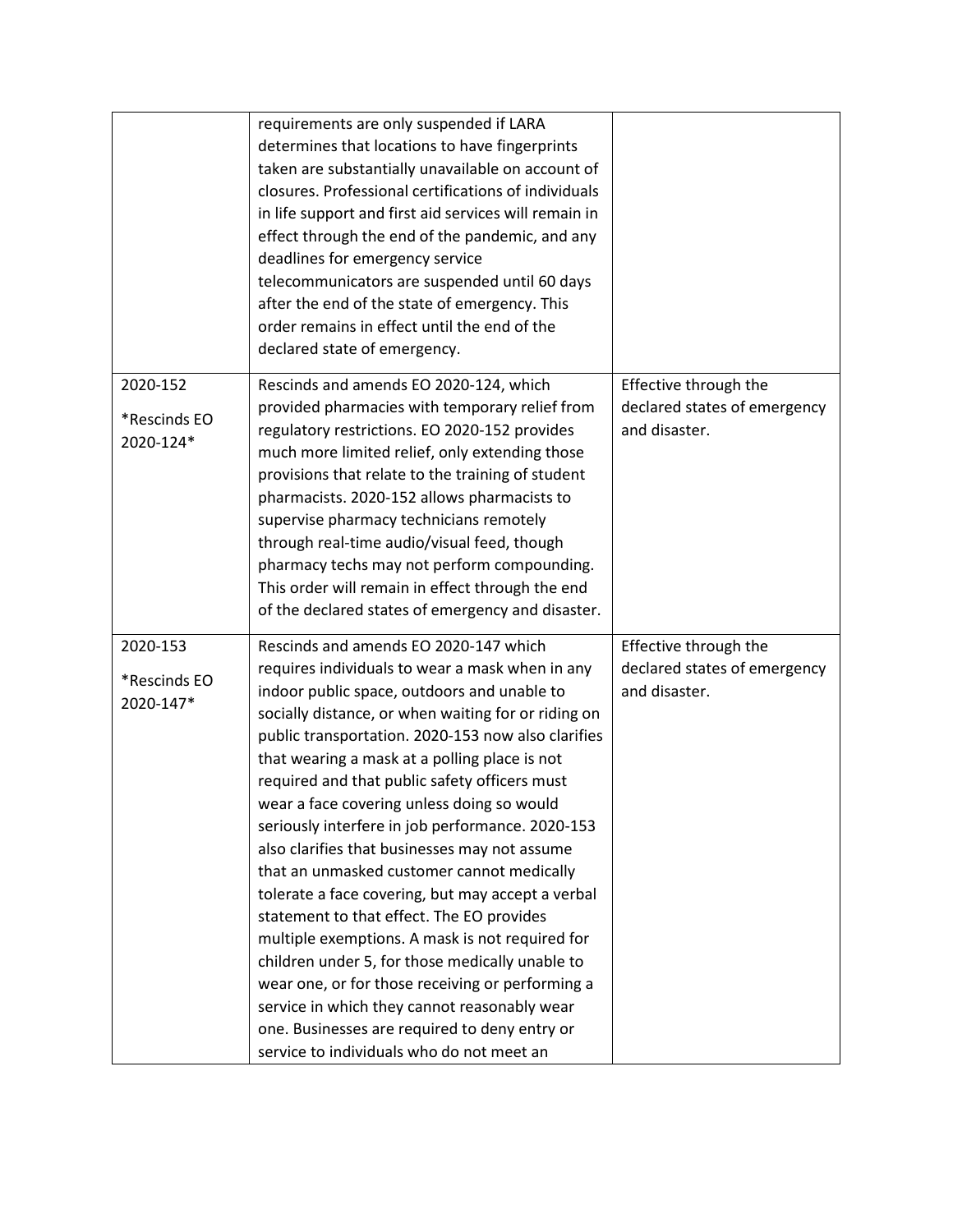|              | exemption and refuse to wear a mask. A willful       |                              |
|--------------|------------------------------------------------------|------------------------------|
|              | violation of the order is a misdemeanor.             |                              |
|              |                                                      |                              |
| 2020-172     | Prohibits employers from retaliating against         | Effective through the end of |
| *Rescinds EO | employees for staying home, having had close         | the states of emergency and  |
| 2020-166*    | contact with someone who has the virus, or           | disaster.                    |
|              | showing principal symptoms of the virus. This        |                              |
|              | version of the EO specifies that it protects         |                              |
|              | individuals until 24 hours have passed since their   |                              |
|              | fever has passed, 10 days since the symptoms         |                              |
|              | first appeared or since they were tested positive,   |                              |
|              | and that it does not protect those who have          |                              |
|              | tested negative for COVID. This version of the EO    |                              |
|              | specifies that individuals in close contact with     |                              |
|              | someone who has tested positive should               |                              |
|              | quarantine for 14 days. Please note that             |                              |
|              | healthcare professionals, employees of a             |                              |
|              | healthcare facility, first responders, CPS workers,  |                              |
|              | child care employees, and correctional facility      |                              |
|              | employees are NOT protected under this EO. The       |                              |
|              | EO prohibits employers from discharging,             |                              |
|              | disciplining, or otherwise retaliating against an    |                              |
|              | employee for staying home from work and              |                              |
|              | requires employers to treat such situations as a     |                              |
|              | qualified absence under the Paid Medical Leave       |                              |
|              | Act. If the employee has no paid leave, the leave    |                              |
|              | may be unpaid. It does not protect employees         |                              |
|              | who can return to work but decline to do so.         |                              |
|              |                                                      |                              |
| 2020-184     | Establishes pandemic workplace safety standards      | Effective through the end of |
|              | for all businesses, including healthcare facilities. | the states of emergency and  |
|              | For healthcare facilities, the EO mandates that      | disaster.                    |
|              | they must post signs to require facemasks, limit     |                              |
|              | waiting areas to ensure social distancing, enable    |                              |
|              | contactless sign-in, add special hours for           |                              |
|              | vulnerable patients, conduct common screening        |                              |
|              | protocol, offer hand sanitizer, require patients     |                              |
|              | and staff to maintain face coverings, install        |                              |
|              | physical barriers at sign-in spaces, employ          |                              |
|              | telehealth wherever possible, limit appointments     |                              |
|              | to maintain clean and uncrowded spaces, keep         |                              |
|              | patients with symptoms out of common waiting         |                              |
|              | areas, and establish cleaning procedures in          |                              |
|              | accordance with CDC guidance. This EO also           |                              |
|              |                                                      |                              |
|              | includes requirements for labs, which include        |                              |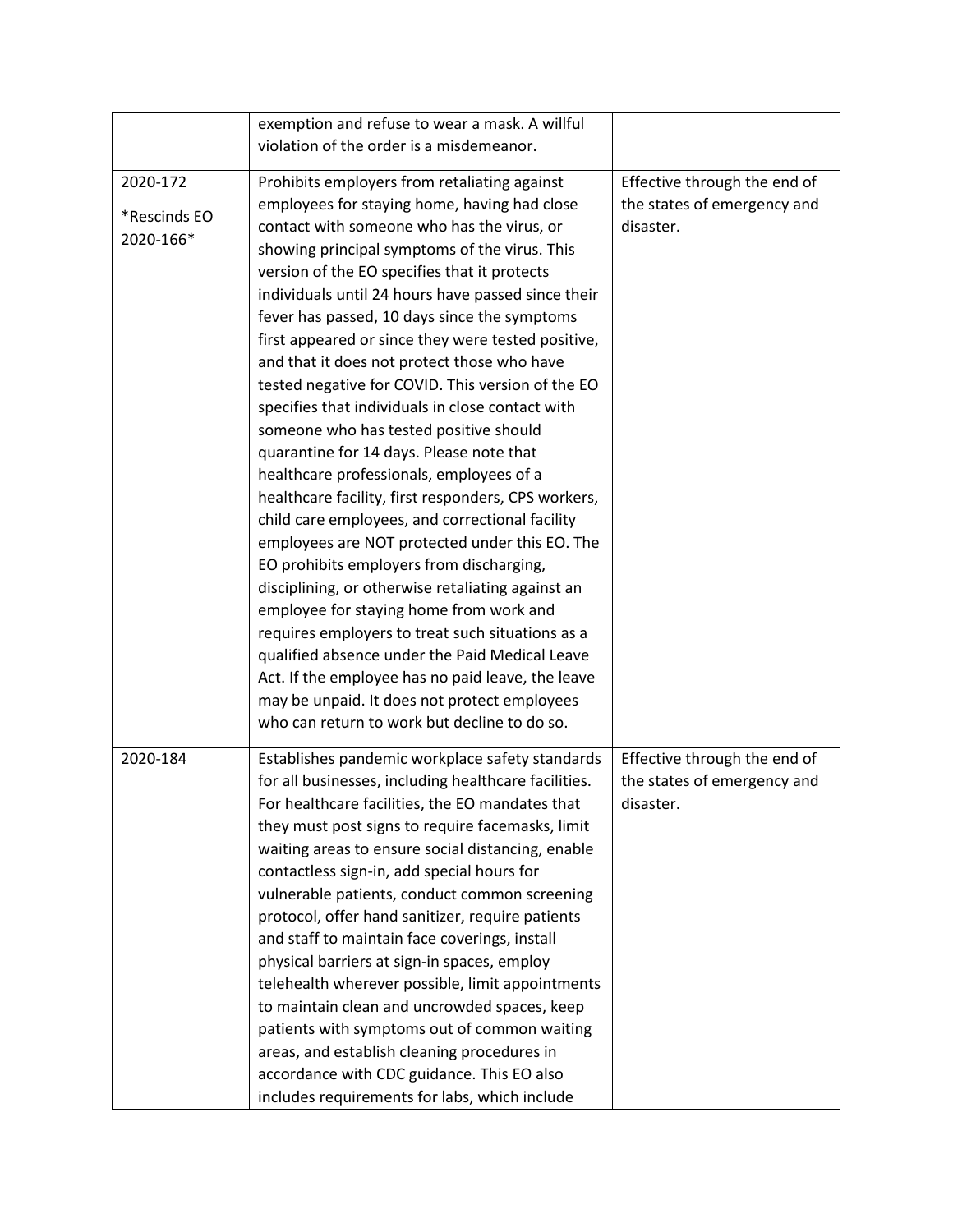| many of the requirements above (see EO for                                                                                                                                                                                                                                                                                                                                                                                                                                                                                                                                                                                                                                                                                                                                                                                                                                                              |                                                                                                    |
|---------------------------------------------------------------------------------------------------------------------------------------------------------------------------------------------------------------------------------------------------------------------------------------------------------------------------------------------------------------------------------------------------------------------------------------------------------------------------------------------------------------------------------------------------------------------------------------------------------------------------------------------------------------------------------------------------------------------------------------------------------------------------------------------------------------------------------------------------------------------------------------------------------|----------------------------------------------------------------------------------------------------|
|                                                                                                                                                                                                                                                                                                                                                                                                                                                                                                                                                                                                                                                                                                                                                                                                                                                                                                         | Effective through October 1,                                                                       |
| emergency and disaster under the Emergency<br>Powers of the Governor Act of 1945. The EO<br>specifies that this order will constitute a state of<br>emergency and disaster under the Emergency<br>Management Act of 1976 as well, subject to any<br>litigation or failure of the legislature to grant an<br>extension.                                                                                                                                                                                                                                                                                                                                                                                                                                                                                                                                                                                  | 2020.                                                                                              |
| Rescinds and extends EO 2020-173 which enables<br>and encourages the use of electronic signatures,<br>remote notarizations, remote witness<br>attestations and acknowledgements, and remote<br>visitations. This EO encourages the use of<br>technology for any transaction or necessary<br>signature. It encourages the use of electronic<br>notary for instances that require notarized<br>signatures. The EO establishes a process for<br>acquiring notarized signatures or completing<br>legal documents that require witness<br>acknowledgements.                                                                                                                                                                                                                                                                                                                                                  | Effective through October 31.                                                                      |
| established limits on visitation at healthcare<br>facilities and gives the director of MDHHS the<br>ability to exempt certain groups of facilities from<br>complying with this EO. Without an exemption,<br>all healthcare facilities and related care facilities<br>must prohibit visitors that are not necessary for<br>medical care, activities of daily living, are<br>exercising legal authority as guardian or attorney,<br>are a parent or guardian of someone under 21,<br>are not visiting someone in critical condition, or<br>are not under exigent circumstances or<br>performing official government functions. The EO<br>requires healthcare facilities to perform a health<br>evaluation of all individuals that seek to enter the<br>facility, with denied entry to those who do not<br>pass. The MHA expects hospitals to additional<br>information from the MDHHS soon. At that time, | Effective through the end of<br>the states of emergency and<br>disaster.                           |
|                                                                                                                                                                                                                                                                                                                                                                                                                                                                                                                                                                                                                                                                                                                                                                                                                                                                                                         | details).<br>Rescinds 2020-151 and redeclares a state of<br>Rescinds and extends EO 2020-174 which |